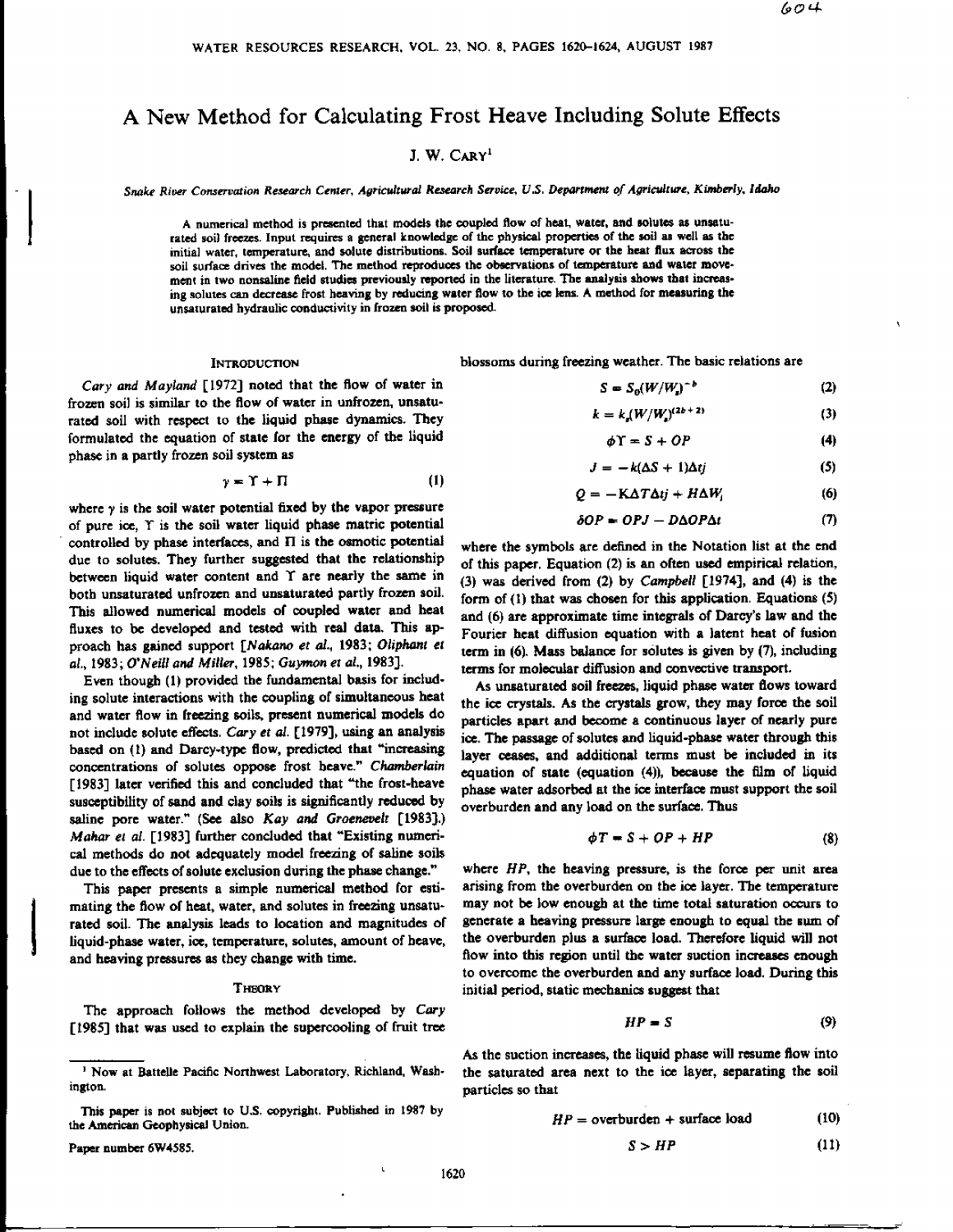so long as the thickness of the ice layer is increasing. Substituting (9) into (8) gives the maximum heaving pressure that can be developed *as*

$$
HP_{\text{max}} = 0.5(\phi T - OP) \tag{12}
$$

Equation (12) shows that the heaving pressure is always less than the theoretical thermodynamic maximum (approximately  $-\phi T$ ) and that heaving decreases as the amount of solutes increases. Equations (8) through (11) provide the additional information, beyond  $(2)$ – $(7)$ , to form a numerical description of the behavior of soil heaving as it freezes.

The method is based on volume elements of soil starting at the surface and going as deep as needed to reach a temperature and water content that remains relatively constant. It is assumed that the physical characteristics of the soil are known (see the constants in  $(2)$ ,  $(3)$ ,  $(5)$ , and  $(6)$ ), as well as the initial distribution of temperature, water content, and solutes. The soil surface temperature or the heat flux across the soil surface must be known or assumed during the freezing period to drive the model.

First, the heat flux into and out of the surface volume element is calculated over the time increment  $\Delta t$  with (6). A similar calculation using (5) follows for the water flux. Then the solute transfer is estimated with (7). Mass and energy conservation give updated values for temperature, water, and solute levels. An updated soil suction follows from (4), and a current liquid water content comes from (2). The amount of ice is the difference between liquid water content and the total water which is always known from the calculated values of *J* and the mass balance. Latent heat follows from changes in ice content during each time increment.

Since the heat flux is toward the surface as a soil freezes under natural conditions, the latent heat release must not exceed the heat lost through the surface by thermal conduction. Therefore a subroutine is included to check and correct the water flux so that the Fourier and fusion heats remain correctly coupled. Similarly, the osmotic pressure cannot exceed the value of  $\phi T$  in (4), so a subroutine is also used to check this coupling and correct the solute flux if necessary.

When saturation is reached in any volume element, (8) replaces (4), and no more water is allowed to flow into that element until its suction exceeds the sum of the overburden, the surface load, and the suction in the element directly below. As the liquid plus *ice* content at any depth increases beyond the initial soil pore volume fraction, the difference is the amount of heave. In (5) through (7) the length parameter *j,* which here was *1* cm since cubic centimeter volume elements were used, was increased accordingly as the pore volume increased with heaving. Changes in water density as ice forms, vapor phase latent heat, vapor diffusion, and hydrodynamic dispersion were not included in the algorithm.

The program, approximately 120 lines written in BASIC, is available from the author with a line by line explanation of the logic.

#### RESULTS AND DISCUSSION

## *Simulation of Field Data*

The simulation of field observations reported by *Cary et al.* [1979, Figure 5] is presented in Figure 1. The soil water content and temperature were measured on a field plot of silt loam at 4:00 P.M. and again the next morning at 8:00 A.M.



Fig. 1. Observed and predicted water and tempertaure profiles following an overnight freezing event. The model's predictions are made at 1-cm-depth increments and are shown as points. The parameter  $OP$  gives the initial osmotic pressure (centimeter of  $H_2O$ ) in the soil solution.

after a light freeze. The data show rapid flow of water to the soil surface that is typical of a slowly freezing, wet soil. Simulation of the data with the model described here *is* satisfactory. It was assumed that  $b = 6$ , which characterizes the soil's unfrozen water relations and also gave the best fit between the model and the observed data. The 5000 cm of water curve predicts the change if the soil had been moderately saline. For this simulation the soil surface temperature was lowered by the freezing point depression of the osmotic solution, so the result is comparable to the 100-cm  $H<sub>2</sub>O$  osmotic pressure curve. The osmotic pressure of 100 cm of H<sub>2</sub>O is a very low solute level. Figure 2 compares the model's simulation to field data for the same soil over the same time period *as that* shown in Figure 1, except that the initial water content was much less. Increasing the osmotic pressure made no significant difference in the model's prediction in this case.



Fig. 2. Predicted points at 1-cm increments and observed curves showing the effect of low initial water content on soil water movement during the same freezing event occurring in Figure 1.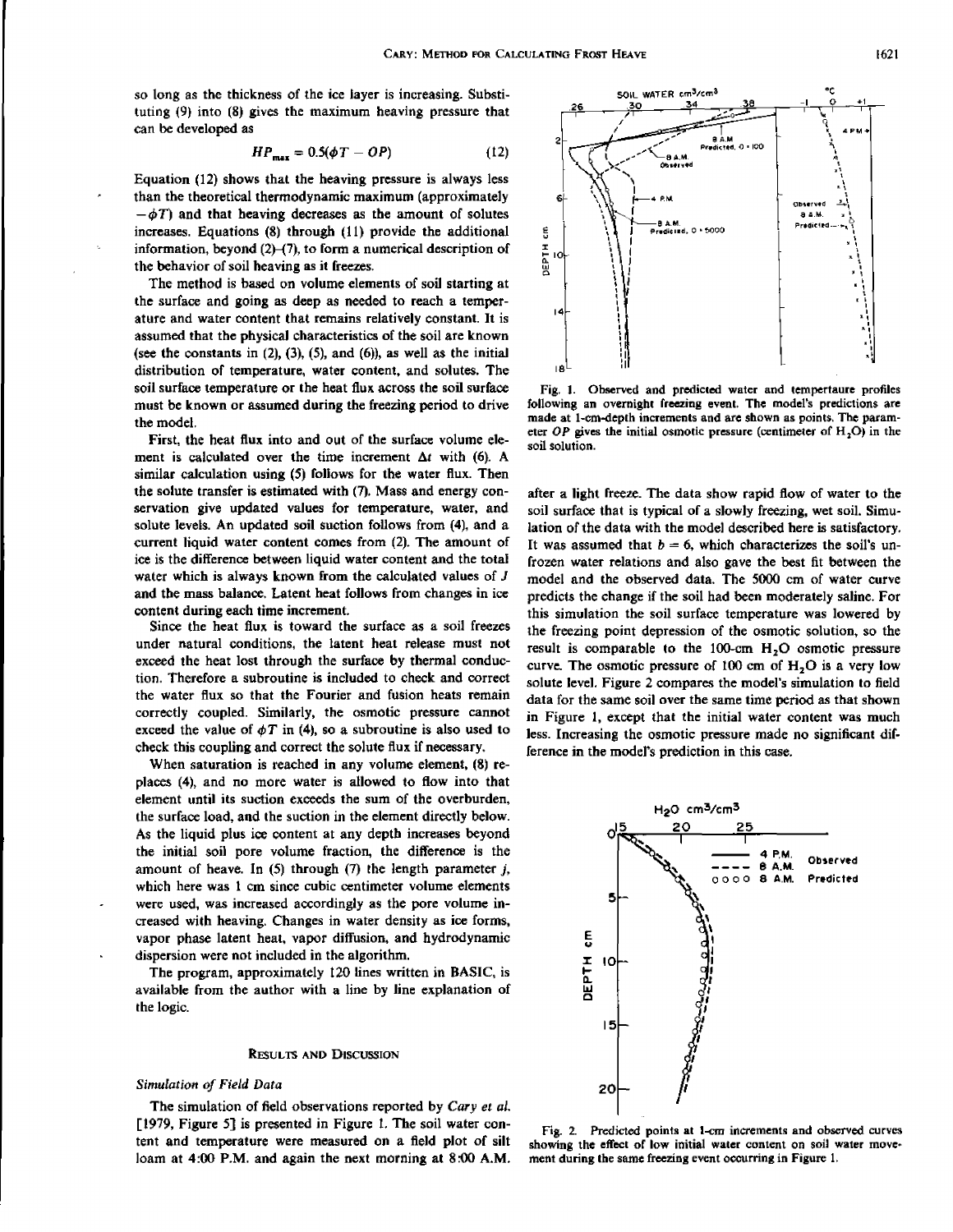*Pikul and Allmaras* [1985] have also reported some field observations of soil freezing overnight (Figure 3). The model simulated their observations of temperature change, water movement, and depth of freezing quite well. A "b" value of 5 and an osmotic pressure of 100 cm H<sub>2</sub>O were reasonable values for the unfrozen soil and also produced a good simulation.

# *Heave Sensitivity and Soil Structure Changes*

The predicted effects of surface load and solutes are shown in Figure 4 for the same silt loam *as* Figure 3, except that the initial water content was 45%. The freezing period was 16 hours, beginning at 0°C with *the* surface temperature falling to  $-4$ °C during the first 8 hours and remaining there for the next 8 hours. Liquid was allowed to flow across the lower boundary under the constant initial conditions at the 20-cm depth. Water contents greater than 0.58 represent ice layering and soil heaving. The formation of ice is a sink for water that increases the pressure gradients in the surrounding liquid phase. Since solutes reduce the rate of freezing, it follows that they also reduce heave and the upward flow of water. The surface load decreased ice at the surface but let a second ice layer form and heave at 5 cm. The simulated accumulation of solutes near the surface is shown in Figure 5 as relative concentrations, i.e., the amount of solute after 16 hours of freezing divided by the initial amount in each cubic centimeter of depth increment. A significant flux of water and solutes upward across the 20-cm lower boundary occurred.

A longer simulation for the soil in Figure 1 is shown in Figure 6 with the initial water content at 0.35. The surface temperature was —0.5°C in the low osmotic pressure *case.* For the moderately saline case  $OP = 5000$ ) the surface was held at  $-0.9^{\circ}$ C. This lower surface temperature compensated for the lower freezing point to make the freezing phenomena comparable. There was no heaving in the saline soil, and the ice penetration was deeper. In both cases, flow was allowed across the 20-cm lower boundary where all initial soil parameters were assumed to be constant.

Freezing and thawing affects soil structure. The water content (liquid plus *ice)* must exceed the initial pore space to



Fig. 3. Observed and predicted soil surface water content and soil temperature at 0.25-, 2-, and 13-cm depths during an overnight freezing event.



Fig. 4. Predicted change in water distribution during 16 hours of freezing as affected by the parameter values shown. The initial water content was 0.45; *OP was* the initial osmotic pressure and L the surface load (both in centimeters of  $H<sub>2</sub>O$ ),  $H$  was the amount of soil heave, and *f* was the depth of ice penetration.

significantly change the particle arrangement in aggregates or layers of soil *[Bullock,* 1986]. The conditions that cause soil structure changes are therefore closely coupled to heaving. The layers where soil structure will change are obvious in Figures 4 through 6, i.e., where the water content exceeds the initial pore space. Soil structure changes due to freezing initially lead to a loss of cohesion between individual particles *[Formanek et al.,* 1984], but *as* the ice pushes the particles apart, pore space increases. In compacted clods or layers this leads to a more favorable aggregate structure, if time is allowed for particle to particle bonding to re-form after thawing and drainage of excess soil water *[Kemper and Rosenau,* 1984]. On the other hand, compaction or erosion soon after thawing, but before the particle contact points have had time



Fig. 5. Predicted redistribution of solutes for the same conditions prevailing in Figure 4. The solutes are expressed *as the ratio* of the mass of solute at the start to the mass at the end of the 16-hour freezing period.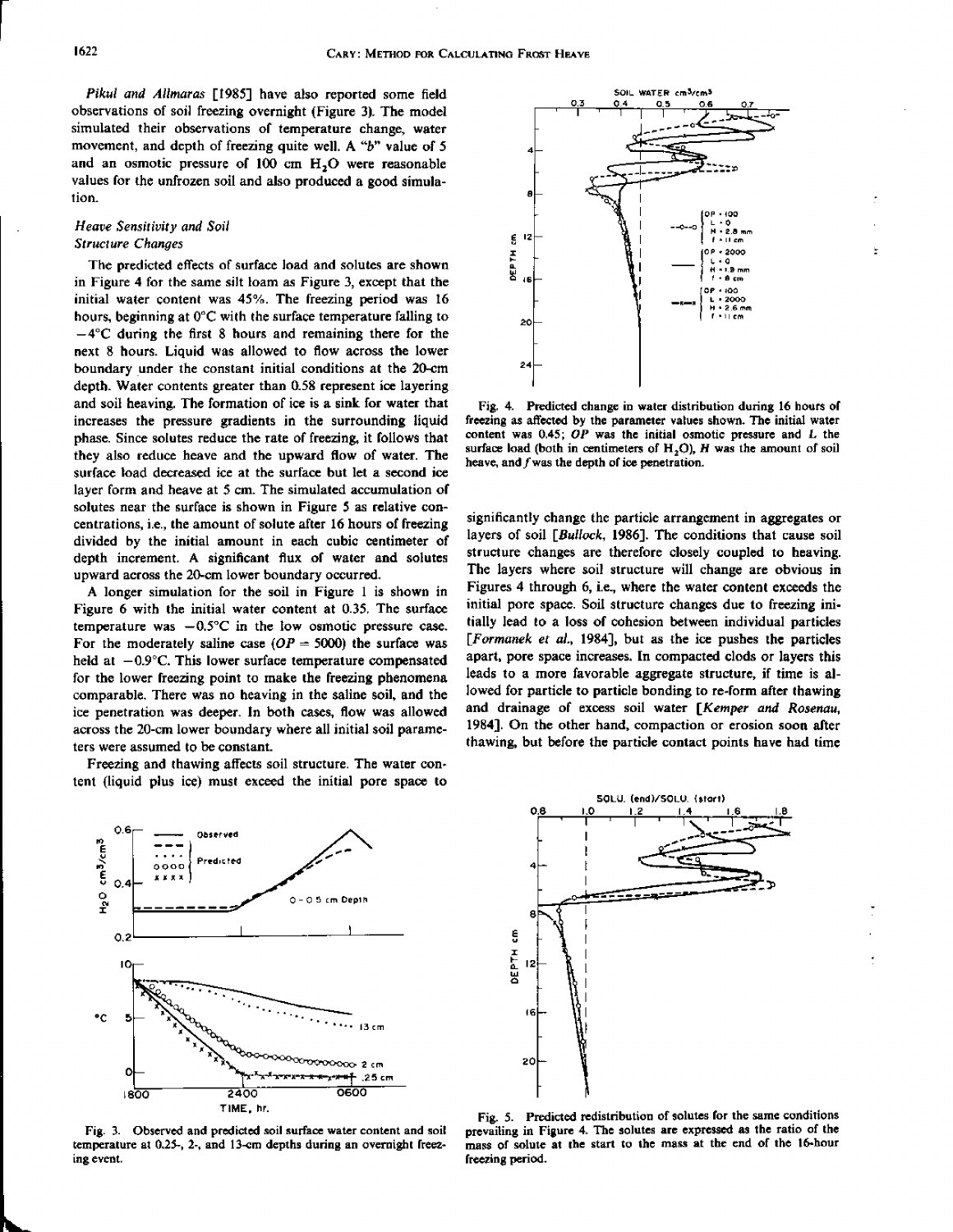

Fig. 6. Predicted redistribution of water during a 9-day freezing period, starting with a uniform level of  $0.35 \text{ cm}^3/\text{cm}^3$ . The curve parameter identifications are the same as in Figure 4.

to recement, will be detrimental from watershed and agricultural standpoints.

Well-instrumented observations of soil freezing under a wide variety of conditions in the field are needed to test the validity of this numerical approach. Under very wet conditions and in weather that promotes rapid freezing, numerous thin layers of ice may form near the soil surface *[O'Neill and Miller,* 1985]. Smaller-depth increments requiring more computer time would, of course, have to be used in the algorithm proposed here to reproduce that type of result.

# *Frozen-Unfrozen Similarity Question*

The assumption that the functional relationship between liquid water content and hydraulic conductivity or the liquid content and suction are the same in frozen and unfrozen soils requires additional scrutiny. These two systems differ by the presence or absence of the liquid-ice interface. An advantage of the method proposed here is that the problem is approached through the value of the pore size distribution factor *b [Campbell,* 1974]. It is chosen to give optimum agreement between the model and experimental observations. The unanswered question is whether or not values of b obtained from unfrozen measurements may always be used without modification in the freezing system. It is possible that future experimental data may lead to expressing *b as* a function of ice content. For the present, however, the limited measurements in the field suggest that values of *b* from unfrozen soils do a fairly good job of describing the freezing system (Figures 1 through 3).

Direct measurements of the unsaturated hydraulic conductivity and suctions in frozen soil are of considerable interest, but they are difficult to obtain with confidence *[Horiguchi and Miller,* 1983; *Nakano et al.,* 1983]. Figure 7 shows five observations of the hydraulic conductivity in a frozen column of Portneuf silt loam. They are compared to the hydraulic conductivity of the same soil in the unfrozen condition. The agreement is good, probably fortuitously so in light of the uncertainties in such measurements in both the frozen and unfrozen states. The unfrozen conductivity curve was pub-



Fig. 7. The hydraulic conductivity of a silt loam soil for unfrozen conditions is compared to conductivity of the liquid phase in frozen soil. The solid line and open circles are the lower portion of a curve previously published by *Robbins* [1977] for the unfrozen soil, while the crosses were calculated from the data of *Cary and Mayland* [1972] for the frozen soil.

lished by *Robbins* [1977], based on experimental measurements and the same capillary pore size distribution theory that is the basis for the constant *b* used here. The frozen conductivity values were obtained from the data of *Cary and Mayland* [1972, Figures 2a, 4, and 5]. The area between their steady state "3-week and 9-week" frozen water content curves *was* graphically determined, and the net water fluxes across five sections of the column were divided by the respective hydraulic gradients, based on (1) and shown graphically in the Cary and Mayland paper.

This method, using observations of steady state freezing water flow, is the most direct experimental technique presently available for measuring the hydraulic conductivity as a function of liquid water contents in frozen soil. One must be sure that the water distribution is known when the temperature field becomes constant, since a relatively large amount of liquid flow occurs during the initial freezing period before the temperature reaches a steady state distribution. Perhaps moist soil can be "quick frozen" and then warmed to the desired freezing temperature to reduce this problem. It is also important that the solute concentration be known and relatively constant. Wetting the soil with a saturated solution of potassium sulfate is, because of its intermediate solubility, a convenient way to buffer the osmotic pressure of the liquid phase in this type of experimental approach.

### **NOTATION**

- b pore size distribution characteristic *[Campbell,* 1974].
- D effective diffusion coefficient of solutes, hour<sup>-1</sup>.
- H latent heat of fusion, cal/cm<sup>3</sup>.
- $HP$  heaving pressure, cm  $H<sub>2</sub>O$ .
- $j$  depth increment of each volume element, cm.
- J volume flow of water,  $cm^3/cm^3$ .
- k hydraulic conductivity, cm/h.
- K thermal conductivity, cal/(cm h  $^{\circ}$ C).